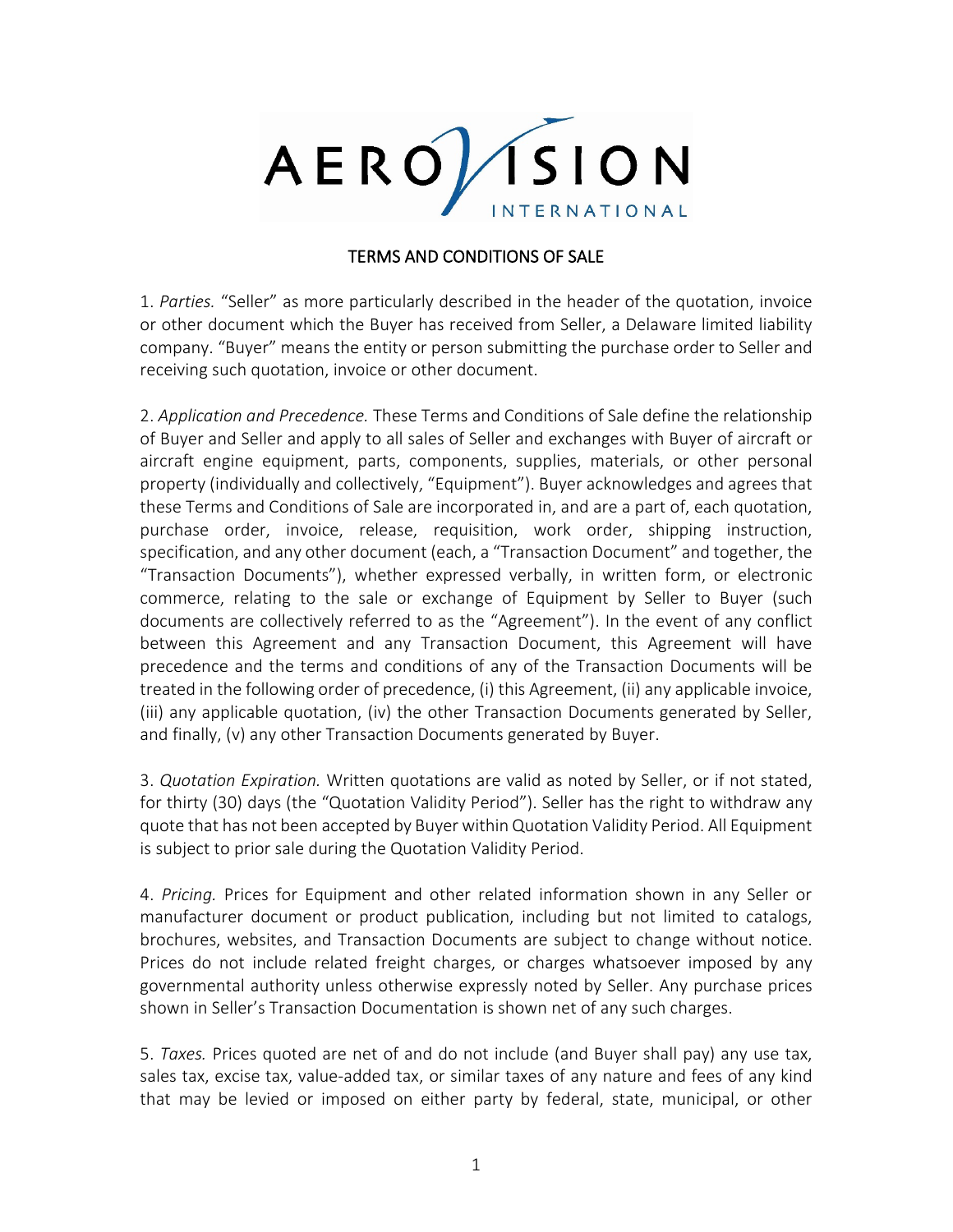governmental authorities in connection with the sale or delivery of the Equipment by Seller ("Taxes") with the exception of Seller's income tax obligations arising out of the sale of the Equipment. Buyer agrees to indemnify and hold harmless from any Taxes related to the transactions covered by this Agreement.

6. *Terms of Payment.* The Seller may give Buyer payment terms, in its sole discretion. If payment terms are not given, then the total price is due and payable to Seller prior to shipment of the Equipment.

If Buyer has not been given payment terms by Seller, they must pay to Seller prior to shipment the total price (whether outright sale price or exchange price, without setoff or other deductions or charges. If the Buyer does have payment terms with the Seller and are in good standing, they must pay the total price (whether outright sale price or exchange price, without setoff or other deductions or charges within the terms set up by the Seller. Any payment terms must be in writing from Seller. Accounts that are not in good standing may be subject to ship hold and immediately requirement pre-payment moving forward.

Any amounts due by Buyer to Seller that are unpaid on or after thirty (30) days of Seller's invoice date will bear interest at the rate of one and one-half percent (1.5%) per month or the maximum rate permitted by law, whichever is less. The accrual or payment of any interest as provided above will not constitute a waiver by Seller of any rights and remedies in connection with a default by Buyer. Buyer will pay, indemnify and hold Seller harmless from all court costs, attorney fees, collection costs and other costs incurred by Seller in collecting past-due amounts, including interest.

If shipment or delivery of Equipment is delayed by or at the request of Buyer, payment will remain due in full thirty (30) days from the date of Seller's invoice. In such event, Seller may impose, and Buyer shall pay, storage charges and other incidental expenses incurred by Seller as a result of the delay in addition to any interest on late payments as described above.

7. *Core Return*. In an exchange sale, the unserviceable aircraft or aircraft engine part (the "Core") to be exchanged by Buyer shall be delivered to and received by Seller with all required paperwork and core return form within thirty (30) days from the date of Seller's invoice (the "Delivery Period"). The Core shall be delivered DDP (Incoterms 2020) Seller's facility. If core is not returned within 30 days, a fee of 10% of the outright value will be charged 31 days after part's release for shipment, and every 30 days there-after until the core is returned, separate of the core value. Core value to be invoiced after 6 months of late fees applied.

8. *Security Interest.* As security for payment of all amounts due to Seller, Buyer grants to Seller a purchase money security interest in all Equipment sold by Seller to Buyer, and Seller will have all rights of a secured party under the Uniform Commercial Code with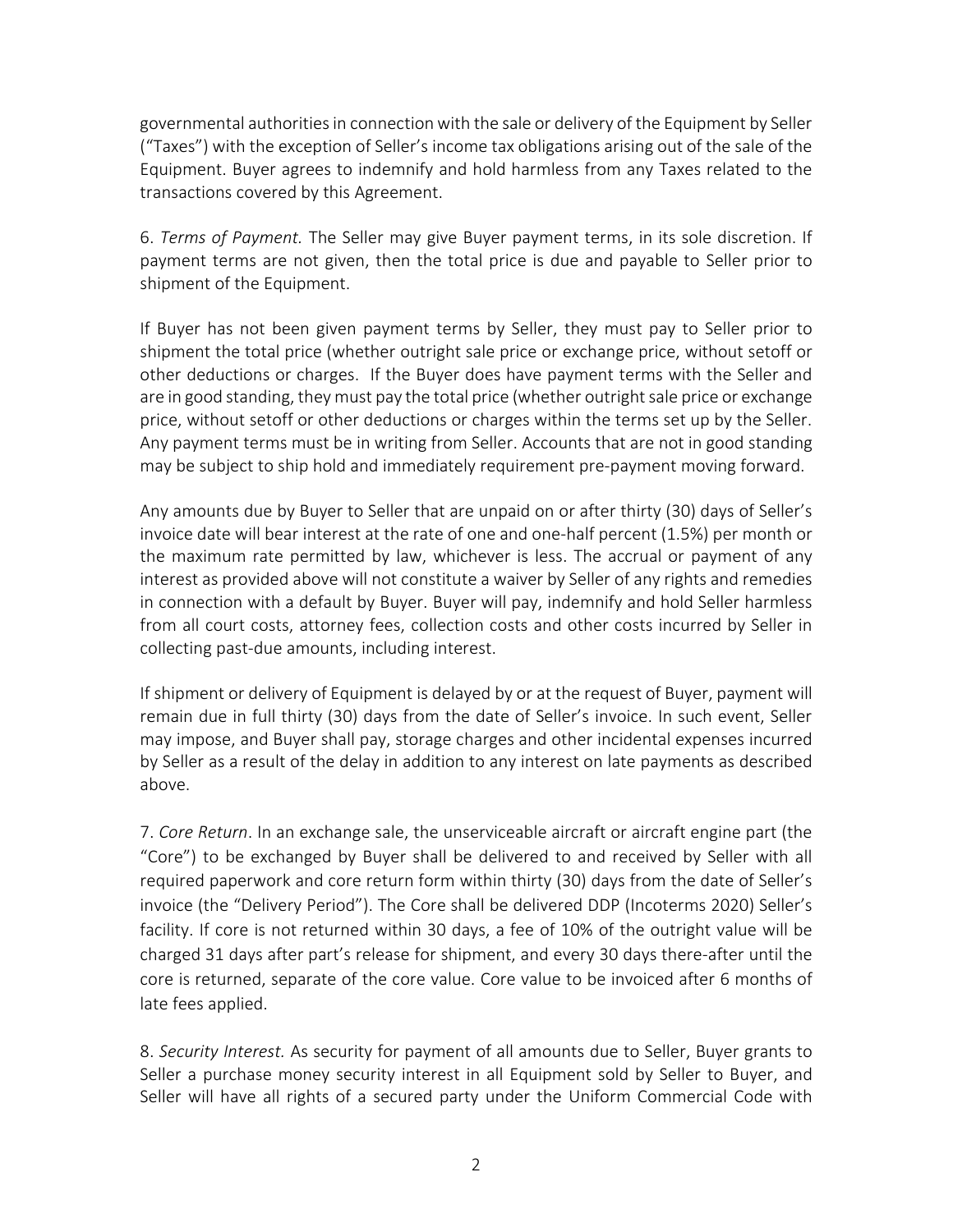respect to the Equipment. Buyer appoints Seller as its attorney-in-fact with authority, at Seller's option, to take actions as Seller deems reasonable in the circumstance to perfect the above purchase money security interest in any one or more jurisdictions, and Buyer shall pay, indemnify and hold Seller harmless from all applicable filing fees.

8. *Limited Warranty—Disclaimer of Warranties.* Any warranties for Equipment sold by Seller will be limited to the warranty extended by the manufacturer of the Equipment or last repair facility, if transferable. The sole remedy available to Buyer with respect to defects in the Equipment will be against the manufacturer or repair facility under any applicable manufacturer's or repairmen's warranty to the extent available to Buyer.

THE EQUIPMENT IS BEING TRANSFERRED AND ACCEPTED HEREUNDER SOLELY ON AN "AS IS, WHERE IS" BASIS AND BUYER ACKNOWLEDGES AND AGREES THAT SELLER HAS NOT MADE NOR WILL BE DEEMED TO HAVE MADE ANY TERM, CONDITION, REPRESENTATION, WARRANTY, OR COVENANT EXPRESS OR IMPLIED (WHETHER STATUTORILY OR OTHERWISE), AS TO (a) THE CAPACITY, AGE, VALUE, QUALITY, DURABILITY, DESCRIPTION, CONDITION, DESIGN, WORKMANSHIP, MATERIAL, MANUFACTURE, CONSTRUCTION, OPERATION, DESCRIPTION, STATE, MERCHANTABILITY, PERFORMANCE, FITNESS FOR ANY PARTICULAR PURPOSE OR SUITABILITY OF THE EQUIPMENT OR ANY PART THEREOF, (b) THE ABSENCE OF LATENT OR OTHER DEFECTS, WHETHER OR NOT DISCOVERABLE, KNOWN OR UNKNOWN, APPARENT OR CONCILIATED, EXTERIOR OR INTERIOR, (c) THE ABSENCE OF ANY INFRINGEMENT OF ANY PATENT, TRADEMARK, COPYRIGHT OR OTHER INTELLECTUAL PROPERTY RIGHTS, (d) ANY IMPLIED WARRANTY ARISING FROM THE COURSE OF PERFORMANCE, COURSE OF DEALING OR USAGE OF TRADE, OR (e) ANY OTHER REPRESENTATIONS OR WARRANTY WHATSOEVER, EXPRESS OR IMPLIED, WITH RESPECT TO THE EQUIPMENT OR ANY PART THEREOF OR ITS RELATED RECORDS, ALL OF WHICH ARE HEREBY EXPRESSLY EXCLUDED, IT BEING UNDERSTOOD THAT NOTHING HEREIN WILL BE DEEMED TO LIMIT THE BUYER FROM AVAILING ITSELF OF ANY WARRANTIES, COVENANTS, AND REPRESENTATIONS OF ANY MANUFACTURER, TO THE EXTENT TRANSFERABLE TO BUYER.

In the event that Buyer sells any of the Equipment, Buyer will include in the agreement for resale, provisions that limit recoveries in accordance with this Agreement. Buyer will indemnify and hold Seller harmless from any liability, loss, cost, damage, or expense (including reasonable attorney fees) arising from all claims arising from the subsequent purchaser.

IN NO EVENT WILL SELLER BE LIABLE FOR ANY REASON FOR SPECIAL, INCIDENTAL OR CONSEQUENTIAL DAMAGES, SUCH AS LOST REVENUES, LOST PROFITS, OR LOSS OF PROSPECTIVE ECONOMIC ADVANTAGE, RESULTING FROM PERFORMANCE OR FAILURE TO PERFORM UNDER THIS AGREEMENT OR THE TRANSACTION DOCUMENTS.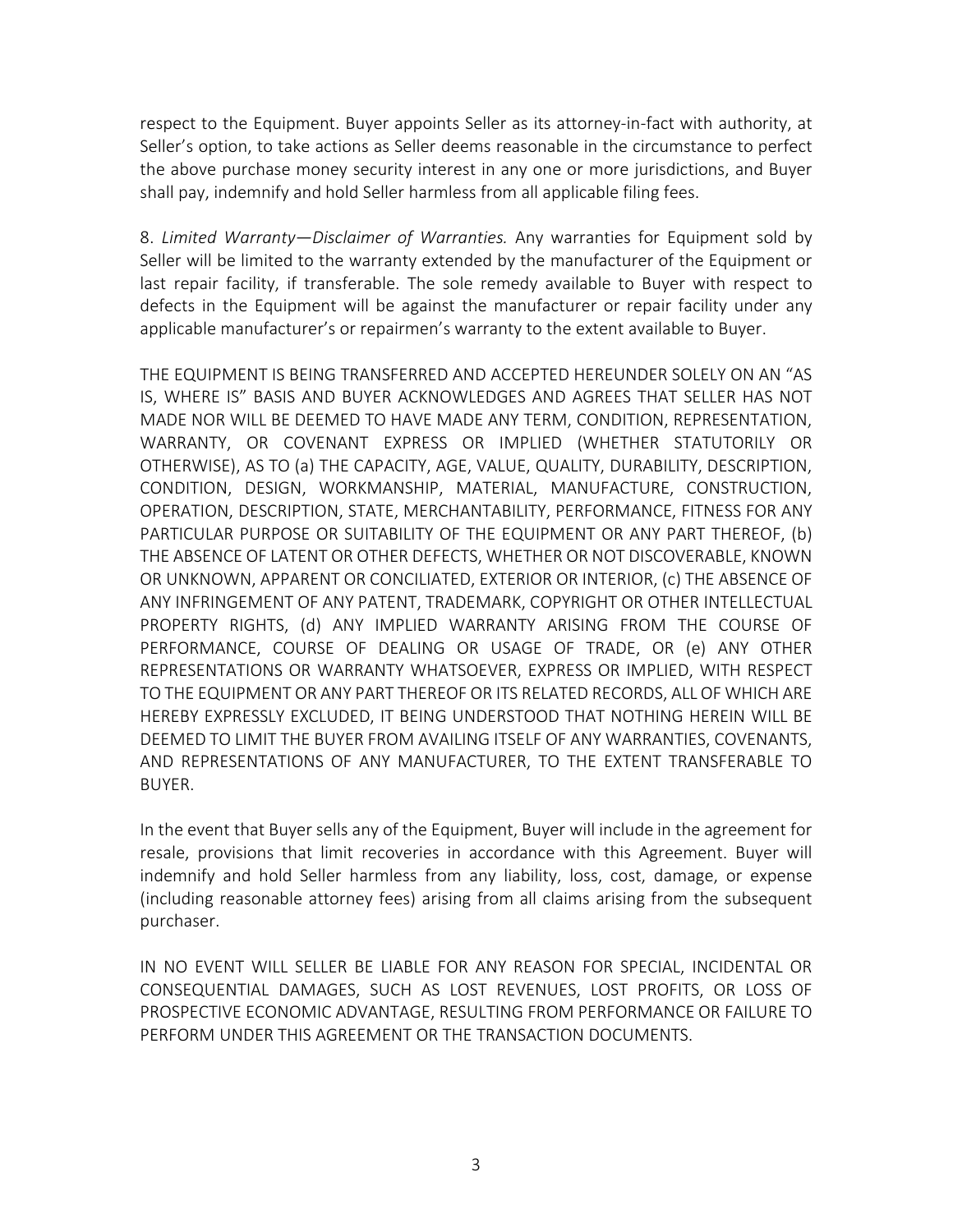BUYER ASSUMES FULL RESPONSIBILITY THAT THE EQUIPMENT PURCHASED UNDER THE AGREEMENT MEETS THE SPECIFICATIONS AND/OR INTENDED USE OF BUYER, AND SELLER MAKES NO REPRESENTATIONS WITH RESPECT TO THE EQUIPMENT.

9. *Delivery.* Unless otherwise agreed by the Parties in writing, Equipment shall be delivered EXW (Incoterms 2020) Seller's facility, or such other facility as Seller may designate. All Equipment shall be packaged in accordance with Seller's standard packing procedures. Any delivery dates or other schedule of performance by Seller are approximations, and the sole obligation of Seller with respect to the schedule of delivery or performance will be to use commercially reasonable efforts to deliver the Equipment, or otherwise to perform, consistent with the commercially reasonable standards of the industry. In any event, Seller will have no liability to Buyer or any other person for delays in performance due to strikes or labor disputes of any type; accidents, fire, floods, severe weather, acts of God, or actions or omissions by governmental authorities; epidemics, pandemics, or quarantines; riots, insurrection, acts of criminals or terrorists, war acts, omissions, or delays of Buyer or any other third party; shortages of labor; or without limitation of the above, for any causes beyond the reasonable control of Seller. In the event of any such delay, delivery shall be extended for a period of time as reasonably necessary. Seller will not be liable for lost profits, loss of business or other incidental, consequential, indirect or punitive damages arising out of any delay. Buyer agrees that, for any liability arising out of the transaction, including but not limited to any such delay, Seller is not liable or responsible for any amount of damage above the aggregate dollar amount paid by Buyer for the purchase of the Equipment under this Agreement.

10. *Title and Risk of Loss.* Title to and risk of loss or damage to the Equipment will pass to Buyer on delivery by Seller EXW (Incoterms 2020) (a) Seller's facility, (b) Seller's supplier's facility when Equipment is shipped directly from the manufacturer, or (c) as otherwise specifically indicated in the Agreement.

Title to and risk of loss or damage to a Core will pass to Seller on delivery by Buyer DDP (Incoterms 2020) Seller's facility.

11. *Inspection and Acceptance.* Buyer will have fifteen (15) calendar days from the date of delivery to inspect the Equipment for nonconformance and to notify Seller, in writing, of such nonconformance, or rejection of the Equipment (other than defects or nonconformities due to damage, shortage, or errors in shipping that will be reported as set forth below). Claims for shipping damage, errors, or shortages must be made in writing to Seller no more than one (1) business day after receipt of shipment. After this period, Buyer will be deemed to have irrevocably accepted the Equipment, if not previously accepted. After acceptance, Buyer will have no right to reject the Equipment for any reason or to revoke acceptance. Claims for damage due to shipping must be made by Buyer to the freight carrier. For clarity and the avoidance of doubt, once modified or installed onto an aircraft or aircraft engine, all Equipment shall be deemed irrevocably accepted, regardless of any remaining inspection period.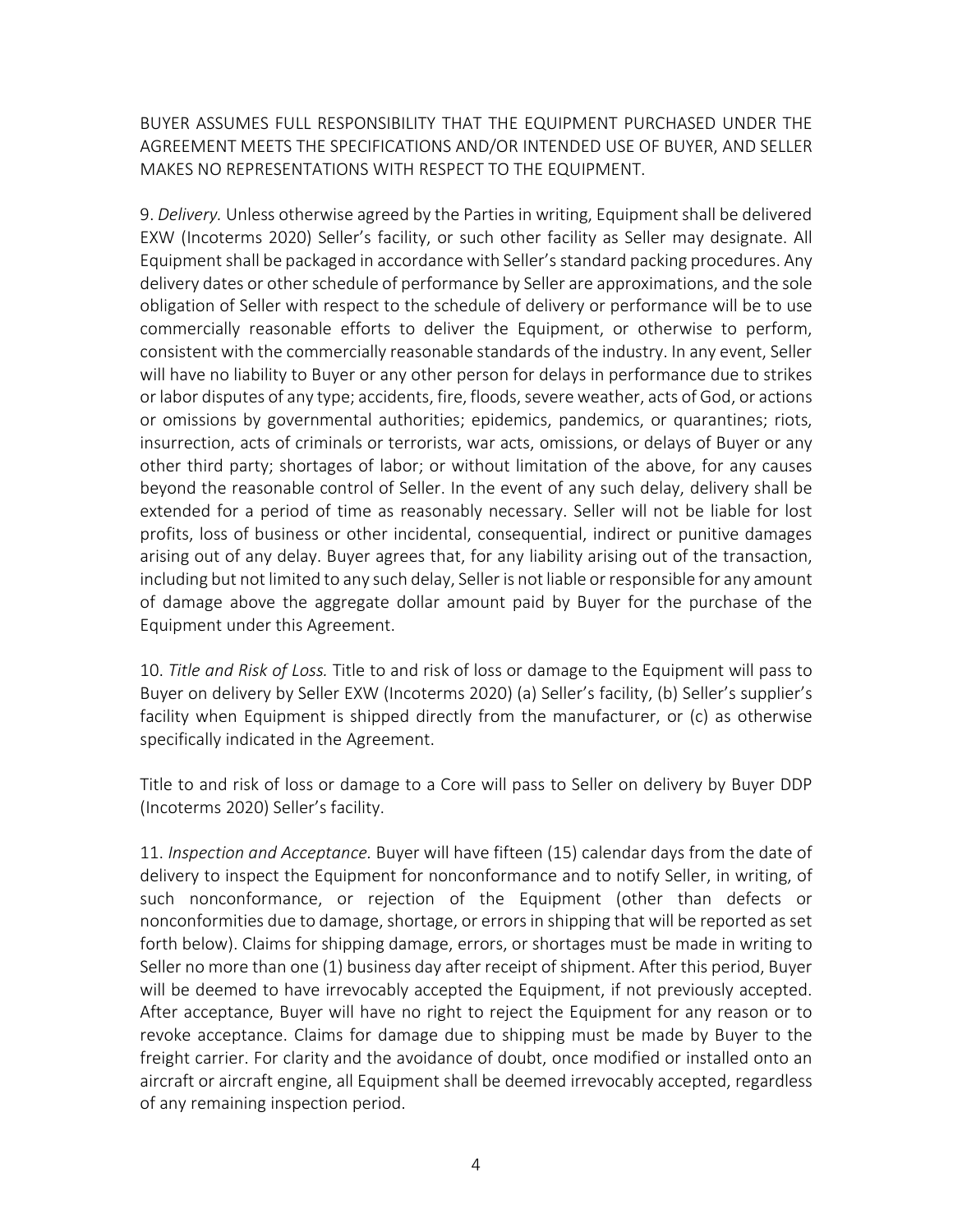Seller will have thirty (30) calendar days from receipt of a Core from Buyer, under an Exchange, to inspect the Core. Seller's obligation to accept a Core will be subject to the following conditions:

- (a) the Core has become unserviceable during and/or as a consequence of normal use. It being understood that "incidents" and "accidents" with the Aircraft, as defined under the Common Support Data Dictionary, will not be considered "normal use" for the purposes hereof;
- (b) there is no external evidence of deterioration, wear (except for normal wear and tear), breakage, damage, or any other defect arising from any use, storage, preservation, or packing methods, which are not in accordance with the applicable manufacturer's manuals;
- (c) the Core has not been altered, repaired, modified, or tampered with by Buyer or any third party, without written authorization from Seller;
- (d) the Core is not determined to be beyond economic repair;
- (e) after investigation performed by an authorized service center, substantiated by a shop findings report, the Core has not become unserviceable due to:
	- (i) inadequate use or operation;
	- (ii) damages caused by external agents not resulting from normal operation, including but not limited to ingestion of foreign objects, ice or liquids; and
	- (iii) any other defect resulting from handling, storage and packing, not in accordance with the applicable manufacturer's manuals;
- (f) the Core is the same part number, dash number and mod status as the Component received by Buyer (unless otherwise agreed in writing by Seller) and accompanied by a completed Core Return Form with a signed non-incident statement (as provided by Seller), material certificate showing traceability to a regulated source (airline, MRO, etc.) and back up documents such as packing slip and invoice, etc.; and
- (g) the Core has not been subjected to conditions of extreme stress, heat or environment or previously installed on a public aircraft, such as government use or military aircraft.

12. *Return of Equipment.* It is at Seller's sole discretion whether a return of any Equipment is accepted. Any return accepted by Seller shall be pursuant to Seller's instructions. Buyer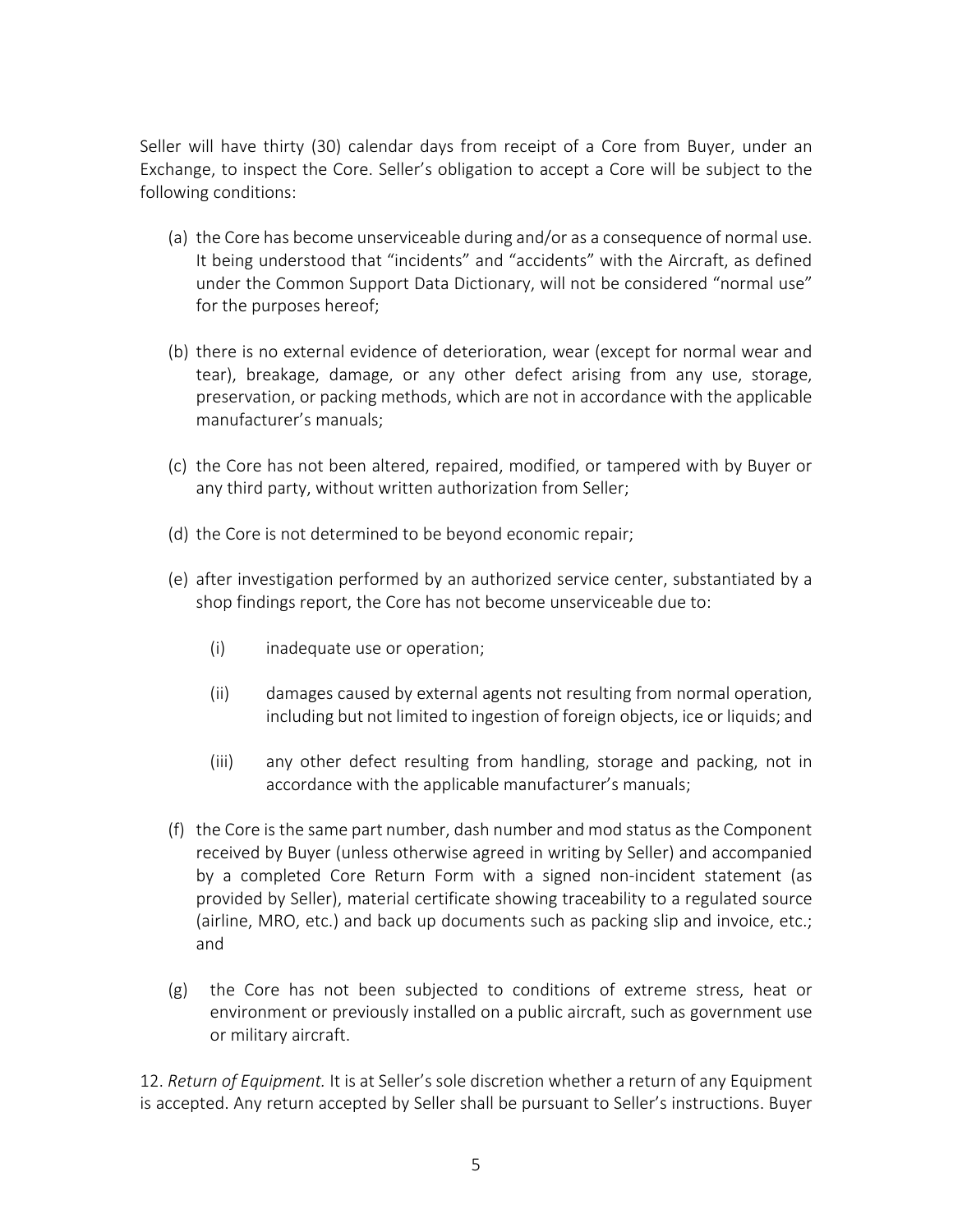must contact Seller for a Return Material Authorization (RMA) before returning any Equipment. All returns must reference the RMA number along with the original invoice number and the reason for return. Non-warranty returns of normal stock products that are unused and are in resalable condition will be subject to Seller's return policies in effect at the time, including applicable restocking and transportation charges and other conditions of return. All returns are subject to a fifteen percent (15%) restocking fee. Seller reserves the right to deny RMAs for parts shipped thirty (30) days or more after the invoice date. All original documentation, including certifications, must be returned with the part(s).

13. *Buyer's Insurance*. Buyer shall carry and maintain such insurance in full force and effect and in types and amounts as are customary in the industry.

14. *Indemnity*. Buyer hereby agrees to release, indemnify, defend and hold Seller, its subsidiaries, affiliates, and shareholders, and all of their respective officers, directors, members, employees, agents, successors, and assigns (collectively referred to as the "Seller Indemnitees") harmless against any and all losses, liabilities, damages, costs, and expenses resulting or arising (directly or indirectly) from property damage or injury to or death of any person and any other direct, indirect, incidental, consequential, economic, or statutory civil damages any of which arise out of or are in any way related to the provision of services by the Seller Indemnitees, or the use, operation, repair, maintenance or disposition of the Equipment provided under this Agreement, whether or not arising from breach of contract, strict liability, or tort (including negligence), provided however, Buyer shall not be required to indemnify the Seller Indemnitees for claims or liabilities arising from gross negligence or willful misconduct of any Seller Indemnitee.

15. *Limitation of Liability*. Seller's liability on any claim of any kind including negligence, for any loss, including but not limited to death, or damage arising out of or connected with, or resulting from this Agreement or any documents under it, or from the performance or breach thereof, or from the manufacture, sale, delivery, or use of any Equipment covered by or furnished under the Agreement shall not exceed the amount actually paid by Buyer allocable to the Equipment which gives rise to the claim. In no event shall Seller be liable for special, incidental, indirect, punitive, or consequential damages including, but not limited to, lost revenue or profit or cost of replacement Equipment.

14. *Confidentiality*. Buyer acknowledges that it may obtain confidential information provided as a result of this Agreement, including, without limitation, all provisions of any quotation, drawings, specifications, schematics, and formulae (the "Confidential Information"). Confidential Information will not include information which is already in the public domain or which is already in Buyer's possession and not otherwise confidential or which was received from third parties having a right to disclose such information. Buyer agrees to keep the Confidential Information strictly confidential and will not disclose nor permit the disclosure of nor use the Confidential Information for any purpose whatsoever, except as provided herein. Buyer may disclose the Confidential Information to such of its officers, directors, attorneys, accountants, lenders, members and employees who are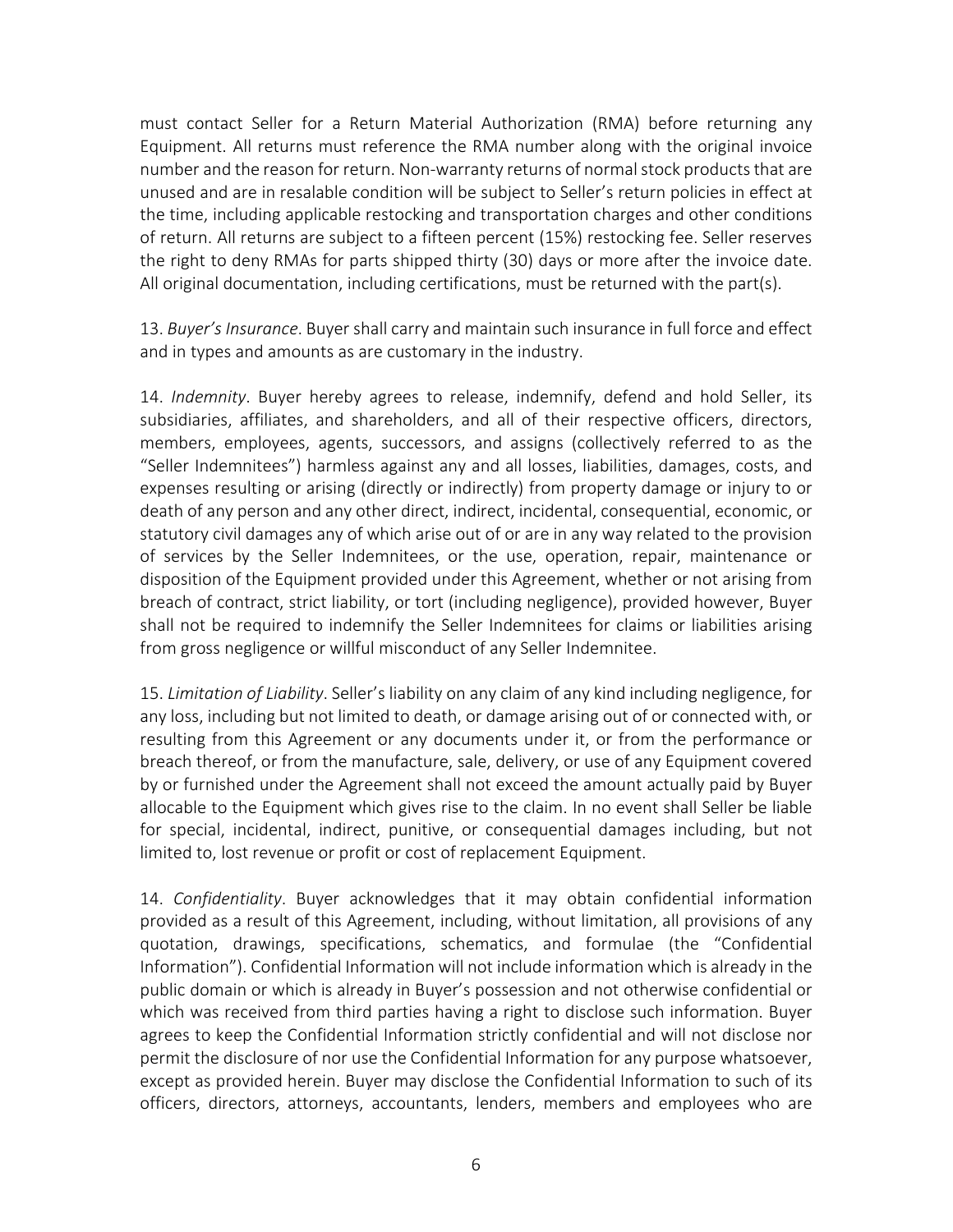required to know the Confidential Information in the course of performance of this Agreement or their professional services ("Disclosees"). All Disclosees will be informed of the confidential nature of the Confidential Information and will, prior to obtaining access thereto, agree in writing to keep this Confidential Information confidential in accordance with the terms of this Agreement. If so required, Buyer may also disclose the Confidential Information in connection with the enforcement of this Agreement or pursuant to any valid court order, regulation or other lawful order or process compelling such disclosure but only after notifying Seller of such disclosure prior to its occurrence. Further, Buyer may disclose any necessary trace documentation for the Equipment to any future purchaser of the Equipment.

15. *Cancellation or Termination.* In the event of cancellation of the Agreement by Buyer, or in the event of default under the Agreement by Buyer that is not cured within thirty (30) days after notice by Seller, Buyer will pay to Seller on demand all direct and indirect costs (including, without limitation, all applicable restocking or cancellation charges and reimbursement for direct costs assessed by the manufacturer) incurred directly or indirectly by Seller in connection with the Agreement, all as reasonably determined by Seller, plus any profit to be negotiated with Buyer. In no event, however, will any amount payable by Buyer under the Agreement exceed the total price payable by Buyer for the Equipment.

16. *Changes.* Seller reserves the right from time to time to correct any typographical or clerical errors, including errors in mathematical computation, that may exist in the Agreement or any of Seller's Transaction Documents.

17. *Technical Support.* Unless otherwise specifically provided on the quotation or invoice, the Agreement does not include any services of Seller in connection with installation, testing, or evaluation of the Equipment.

18. *Modifications and Waiver—Entire Agreement.* Neither party has rights, warranties, or conditions expressed or implied, statutory or otherwise, other than those contained in the Agreement. The Agreement contains the entire agreement between Seller and Buyer and can be modified or rescinded only by a writing signed by both parties. No waiver of any provision of the Agreement will be binding unless in writing signed by an authorized representative of the party against whom the waiver is asserted, and unless expressly made generally applicable, will apply only to the specific case for which the waiver is given. Failure of either party to insist on strict performance of the Agreement will not be construed as a waiver of any term or condition of the Agreement.

Any document submitted by Buyer to Seller confirming its intention to purchase Equipment will be deemed to constitute a confirmation and acceptance of the Agreement and Seller's Transaction Documents, even if the document states terms in addition to or different from those in the Agreement. All agreements between Seller and Buyer will be governed solely as set forth in Section 2 above, and Seller objects to any and all additional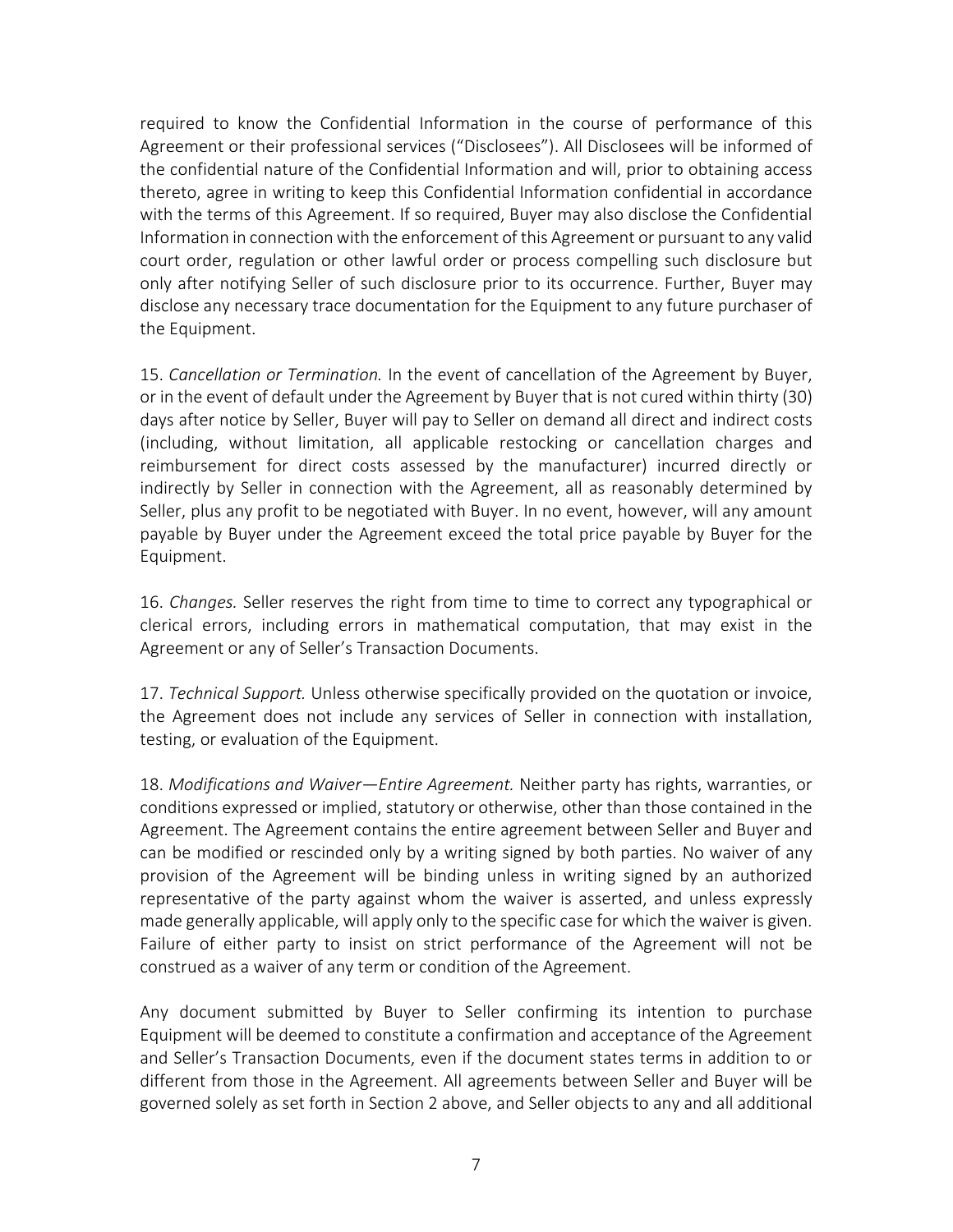or different terms contained in any of Buyer's Transaction Documents. Any execution by Seller of any of Buyer's Transaction Documents in connection with the purchase of Equipment does not constitute acceptance of or agreement to any terms and conditions in addition to or different from those contained in the Agreement and Seller's Transaction Documents, but will constitute only acknowledgment of receipt of the such Buyer's Transaction Document. In addition, notwithstanding any terms contained in any Buyer's Transaction Document, the acceptance of delivery by Buyer of any Equipment will constitute a course of conduct constituting Buyer's agreement to the terms and conditions of this Agreement and Seller's Transaction Documents, to the exclusion of any additional or different terms and conditions.

19. *Compliance with Laws.* Buyer will be responsible for compliance with any and all federal, state, or local laws or regulations respecting safety or respecting use of the Equipment and shall indemnify and hold Seller harmless from and against any and all claims of violations of laws or regulations or other claims of personal injury or property damage directly or indirectly related to the installation, maintenance, or operation of the Equipment.

20. *Export Control.* Equipment supplied by Seller may be subject to various export laws and regulations. It is the responsibility of Buyer and, if different, the exporter to comply with all laws and regulations. Notwithstanding any other provision to the contrary, if federal, state, or local law requires export authorization for the export or re-export of any Equipment or associated technology, no delivery can be made until export authorization is obtained, regardless of any otherwise promised delivery date. If any required export authorization is denied, Seller and Seller's supplier will be relieved of any further obligation relative to the sale and delivery of the Equipment subject to denial without liability of any kind relative to Buyer or any other party. Seller will not comply with boycott-related requests except to the extent permitted by federal law and then only at Seller's discretion. Buyer agrees, represents and warrants that it will not export or re-export any Equipment, technology, or products purchased from Seller in violation of the export laws of the United States. Buyer shall provide any and all import and export documents as requested by Seller in order to comply with the requirements herein. Should Buyer fail to provide such documents, Seller shall be entitled cancel the order.

21 *Severability*. If any term, clause, or provision contained herein is declared or held invalid or enforceable by any court of competent jurisdiction, such declaration shall not affect the validity or enforceability of any of the term, clause or provision hereof.

22. *Survivability*. If this Agreement expires, is completed, or is terminated, Buyer shall not be relieved of those obligations contained herein. All provisions will survive such expiration, completion, or termination.

23. *Governing Law; Venue.* The Agreement, and all matters arising under or in connection with it, will be governed by and construed in accordance with the laws of the State of